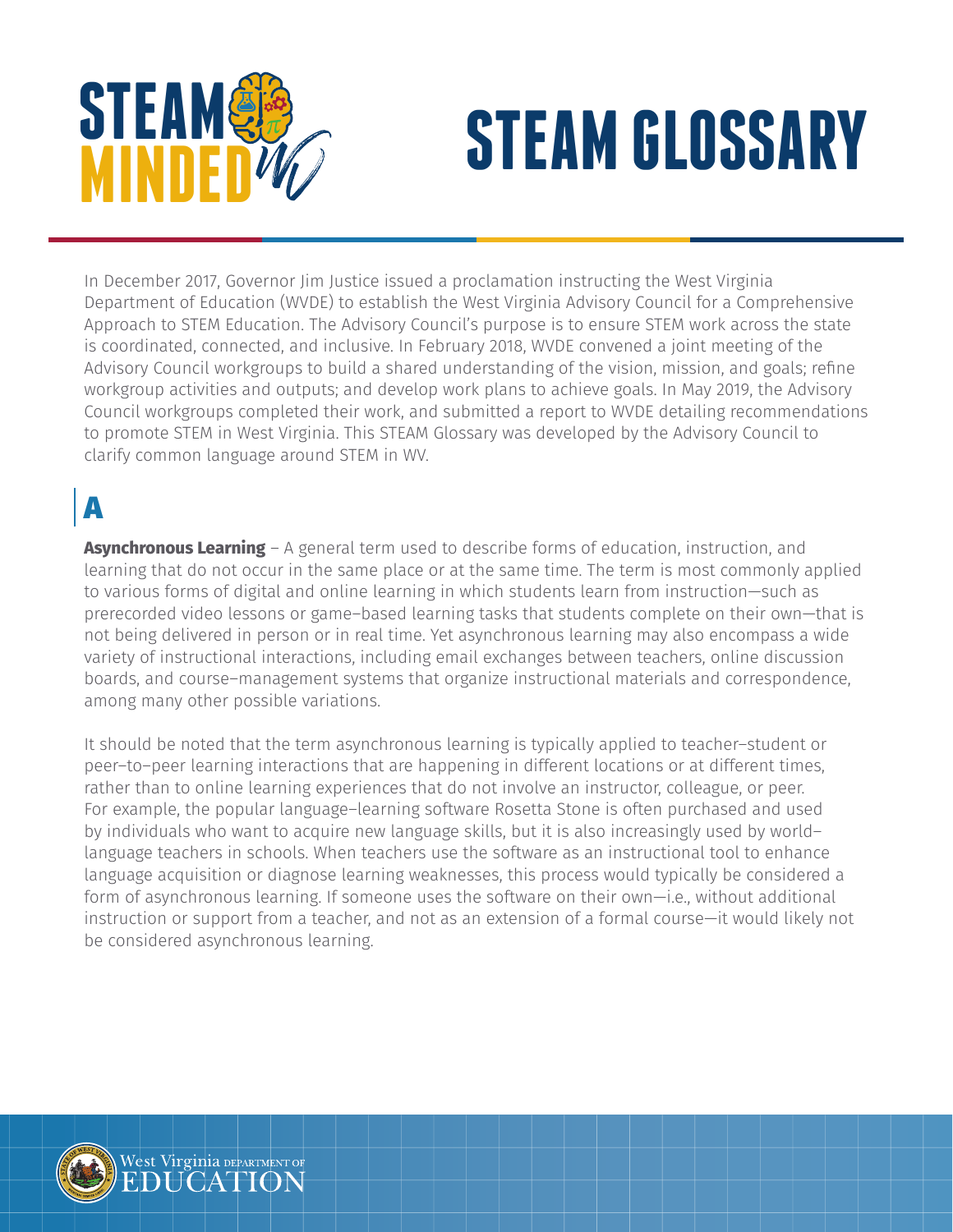# B

**Blended Learning** – A combination of different modes of learning. Blended learning is often used to refer specifically to combination courses that use both in–classroom and online distance learning techniques.

# C

**Coaching** – The act of teaching and directing through advice and encouragement. A coach is most traditionally recognized in areas of sports, but motivational and inspirational coaches emerged during the 20<sup>th</sup> century.

**Coding** – Coding refers to creating computer programming code. In a more general sense, the word coding is used to refer to assigning a code or classification to something.

**Collaboration** – The ability to work effectively with diverse teams; be helpful and make necessary compromises to accomplish a common goal.

**Collaborative Learning** – A term covering many different approaches to education, all of which use joint effort between groups of students, or students and their instructors. Related to cooperative learning, collaborative learning can include group projects and collaborative writing, among other tasks.

**Complex Question** – An open–ended question that promotes higher–order thinking skills and requires students to synthesize information from multiple sources.

**Computational Thinking** – A problem solving process that includes (but is not limited to) the following characteristics:

- » formulating problems in a way that enables us to use a computer and other tools to help solve them;
- » logically organizing and analyzing data;
- » representing data through abstractions such as models and simulations.
- » automating solutions through algorithmic thinking;
- » identifying, analyzing, and implementing possible solutions with the goal of achieving the most efficient combination of steps and resources; and
- » generalizing and transferring this problem–solving process to a wide variety of problems.

**Computer Science** – Computer science is the study of both computer hardware and software design. It encompasses both the study of theoretical algorithms and the practical problems involved in implementing them through computer hardware and software. The study of computer science has many branches, including artificial intelligence, software engineering, programming, and computer graphics. The need for computer science as a discipline has grown as computers become more integrated into our day–to–day lives and technology continues to advance.

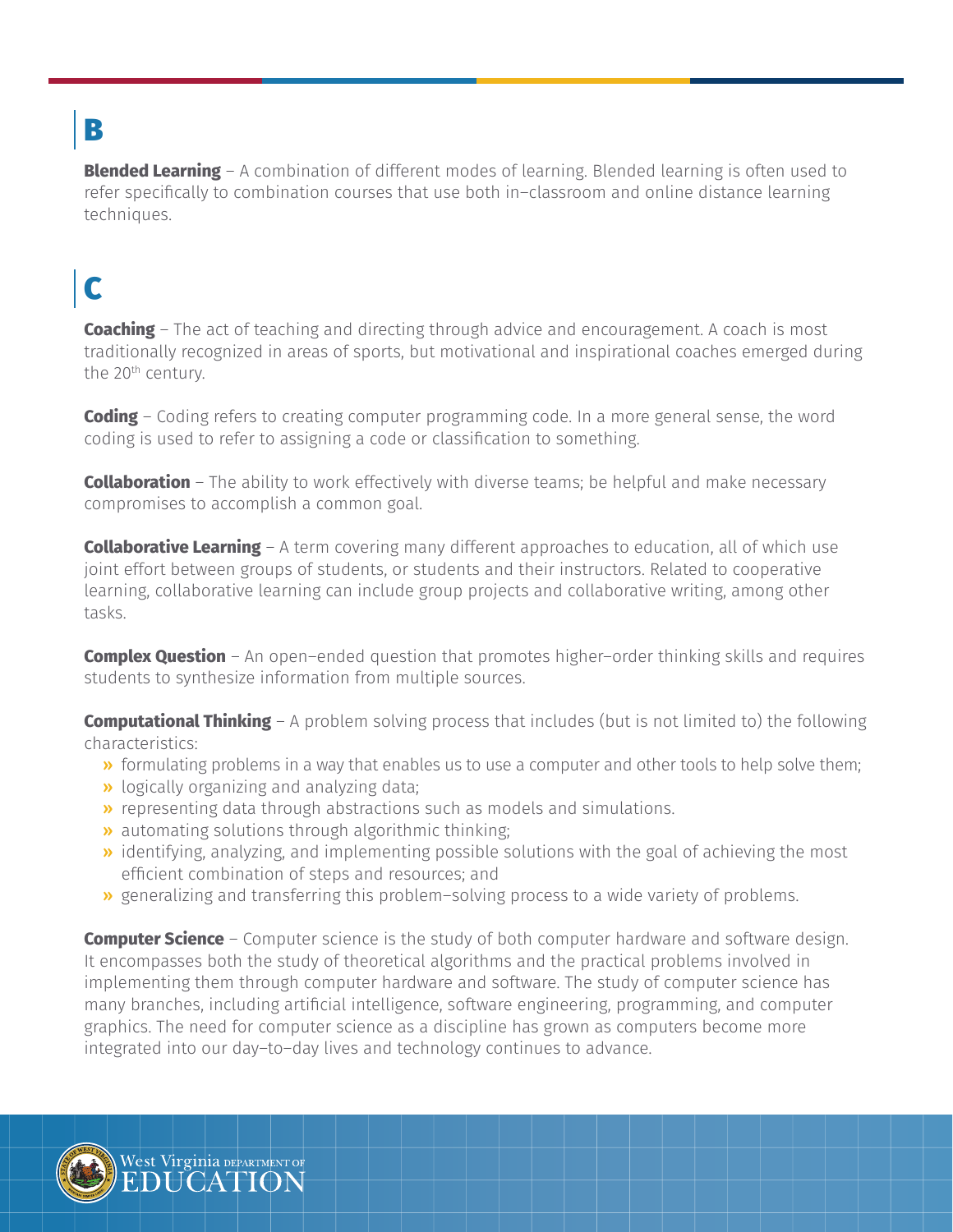**Computer Literacy** – The terminology and range of skills required to successfully use computers and other devices associated with computers.

**Cooperative Learning** – A switch from more traditional, curriculum–focused methods of education. Cooperative learning environments support students learning, both as self and within the group.

**Creative Thinking or Ideas** – The ability or power used to produce original thoughts and ideas based upon reasoning and judgement.

**Critical Thinking** – The ability to acquire information, analyze and evaluate it, and reach a conclusion or answer by using logic and reasoning skills.

# D

**Design Thinking –** is a process for creative problem solving, with a human–centered core. This ideology encourages users to focus on the people they are creating a solution for, which leads to better products, services, and processes. Design thinking encourages users to pull together what's desirable from a human standpoint with what is economically viable and technologically feasible.

**Differentiated Instruction –** Differentiated instruction is a teacher's response to learners' needs including respectful tasks, flexible grouping and ongoing assessment. Teachers can differentiate content, process or product based on students' readiness, interests and learning profiles. A process of designing lesson plans that meets the needs of the range of learners; such planning includes learning objectives, grouping practices, teaching methods, varied assignments and varied materials chosen based on student skill levels and learning preferences. Differentiated instruction focuses on instructional strategies, instructional groupings and use of an array of materials.

**Digital Citizen** – A person who uses technology and the Internet effectively and responsibly.

**Digital Etiquette** – The conventional rules or personal behaviors pertaining to courteous online practices.

**Digital Literacy** – the ability to use information and communication technologies to find, evaluate, create, and communicate information, requiring both cognitive and technical skill.

**Divergent Thinking** – Thinking that moves in diverging directions so as to involve a variety of aspects and which sometime leads to novel ideas and solutions.

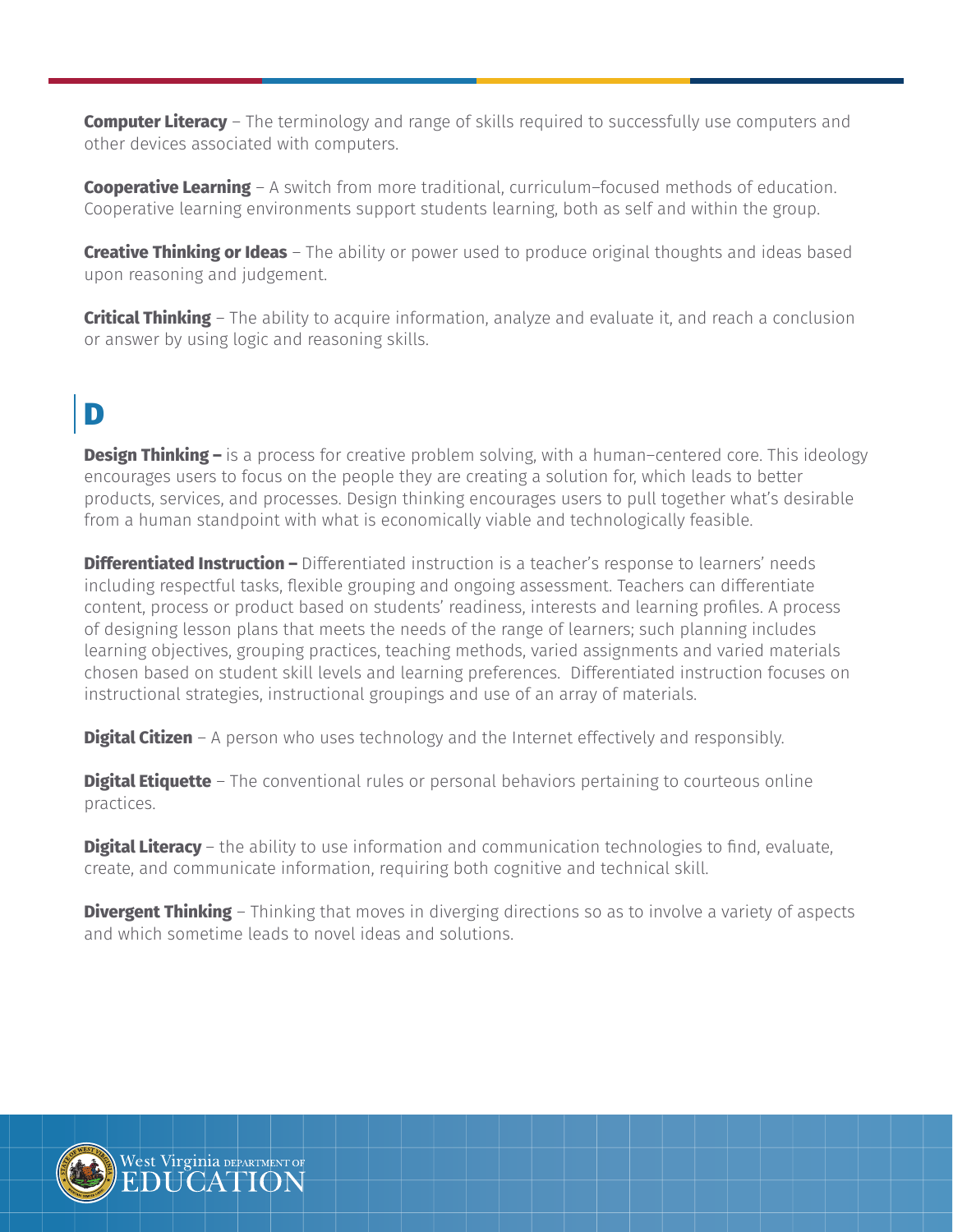# E

**Education Reform** – A movement or plan that brings or attempts to bring an entire change of the system of educational theory and practice across society or community lines.

**Educational Technology** – Using multimedia technologies or audiovisual aids as a tool to enhance the teaching and learning process.

**E-learning –** Computer and communications technology facilitated to enhance learning. E–learning can be utilized through home computers, software, television, and mobile technology such as tablets and smart phones. Communications technology uses email, internet access, online discussion forums and team learning systems for students and teachers to communicate.

**Electronic Portfolio** – Primarily known as a digital or e–portfolio, an electronic portfolio is a portfolio found on electronic media and services in an educational context. It is a record of personal information, primarily including proof of knowledge and capability.

**Engagement** – How a student does or does not feel toward learning and his or her learning environment.

**Evidence** – Facts, figures, details, quotations or other sources of data and information that provide support for claims or an analysis that can be evaluated by others; should appear in a form and be derived from a source widely accepted as appropriate to a particular discipline, as in details or quotations from a text in the study of literature and experimental results in the study of science.

**Experiential Education** – Better known as learning by doing or hands–on learning, experiential education is the process of engaging students actively in an experience with benefits and consequences in an authentic manner. Students discover and experiment in a hands–on environment, allowing them to gather the knowledge personally rather than simply through hearing or reading the experiences of others. Experiential education allows students to develop new attitudes and skills by reflecting on their experiences afterward, which can facilitate new theories and ways of thinking about problems. The process of experimental education highly relates to constructivist learning theory.

#### H

**Higher Order Thinking Skills** – Higher order thinking skills include critical, logical, reflective, metacognitive, and creative thinking. They are activated when individuals encounter unfamiliar problems, uncertainties, questions, or dilemmas.

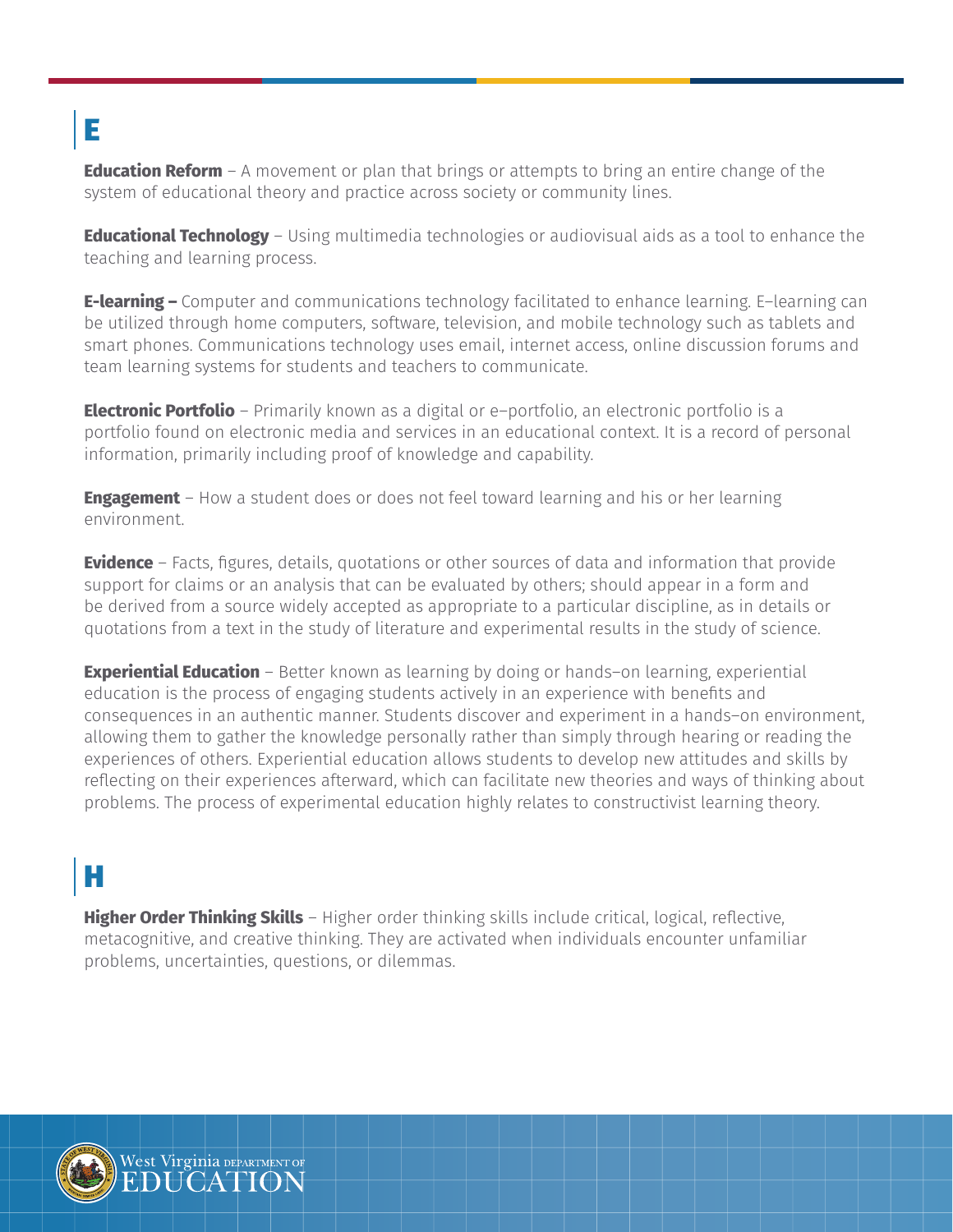# I

**Individualized Instruction** – The instructional method where instructional materials, media, content and learning pace are solely based on the individual learner's interests and abilities.

**Innovation** – An improvement of existing technological product, system, or method of doing something.

**Inquiry Education** – Also known as inquiry method, inquiry education is centered on students. It is a method of education that is focused on asking questions: students that have meaningful questions are encouraged to ask them, especially if they do not have an easy answer. During the questioning time, teachers are encouraged to stay as silent as possible, facilitating more questions rather than giving answers.

**Instructional Design** – Also referred to as instructional systems design, instructional design is an analytic process of developing instruction and analyzing learning needs. Designers frequently use instructional technology to develop instruction. Design models usually require a specific method that, when followed, transfer skills, attitude, and knowledge to students.

**Instructional Leadership** – The behaviors and actions of individuals or groups within the educational field, characterized by skill and knowledge in curriculum and instructional methodology. This includes resources to meet a school's mission, one–on–one communication, communication in both small and large groups, and an established clear, articulated vision for the institution.

**Instructional Technology** – Created as a response to labor shortage problems in the United States during WWII. The need of skilled labor workers to fill factories was a definite need, and instructional technology created a manner of training workers efficiently.

**Integrated Curriculum** – Content and activities are presented in an interdisciplinary approach connecting STEM subjects together for the benefit of modeling for the teachers how STEM teaching and learning is different from the traditional areas of science, technology engineering and mathematics. Furthermore the activities will be models of those which can be transferred into the classroom and are grade appropriate for the target audience.

**Integrated Learning** – The theory that describes movement to integration of lessons that will assist students in cross–curricula connections. It is a concept in higher education and is different from the "integrated curriculum" movement in elementary and secondary schools.

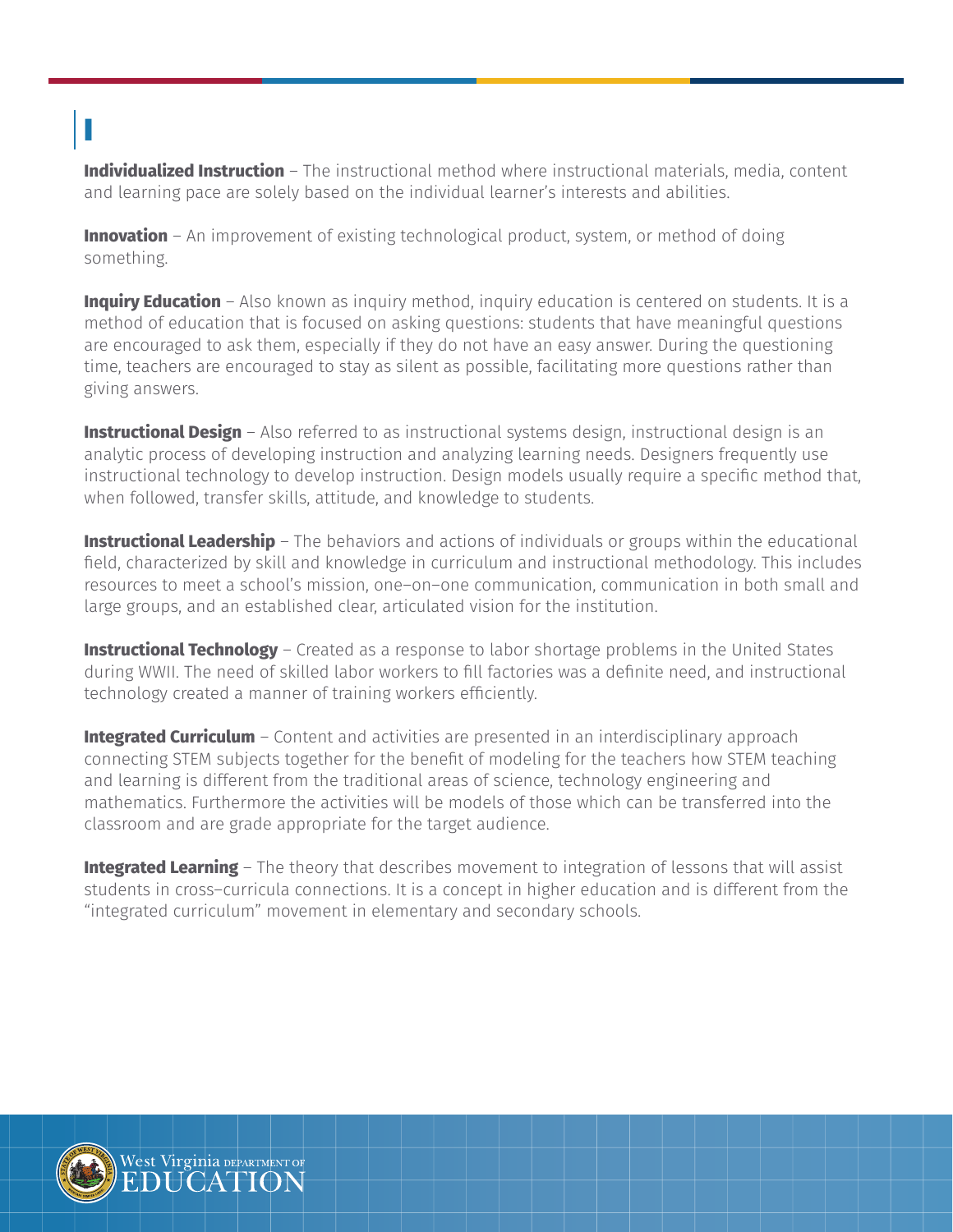# L

**Lesson Seed** - Ideas that can be used to build a lesson. They are designed to generate evidence of student understanding and to give teachers ideas for developing their own activities. Lesson seeds are not meant to be all–inclusive, nor are they substitutes for instruction.

**Lifelong Learning** – A philosophy that is summed by the concept believing that it is "never too soon or too late for learning." The concept seeks to provide people with opportunities for learning throughout life and in various contexts, whether it be in school, at work, or through recreational activity.

**Lifelong Education** – Pedagogical form frequently attained through e–learning, continuing education, and correspondence courses. It can also include postgraduate programs for improving skill sets and work retraining. It shares similar goals with internal training at corporations.

#### M

**Makerspace** – An area in a school or community where a maker mentality is encouraged. This could be a stand–alone classroom, or it could be a small space integrated into a general classroom. Makerspaces are stocked with tools needed for maker's projects, which can include 3–D printers, shop tools such as a band saw, or low–tech supplies like glue and cardboard.

**Mastery Learning** – The instructional method that holds the presumption all children are capable of learning, provided they have the appropriate conditions. It is a method in which students that have not advanced to a particular objective will stay in place until they can demonstrate the proficiency to move on.

**Mentoring** – The transmission of knowledge in a subject area by a more experienced person to an individual who has less experience, through the enabling of a more comprehensive understanding of the subject content, and by providing guidance and support.

**Metacognition** – Is defined as "cognition about cognition," or "knowing about knowing." It can take many forms; it includes knowledge about when and how to use particular strategies for learning or for problem solving.

**Model** – A detailed visual, mathematical, or three–dimensional representation in detail of an object or design, often smaller than the original. A model is often used to test ideas, make changes to a design, and to learn more about what would happen to a similar, real object.

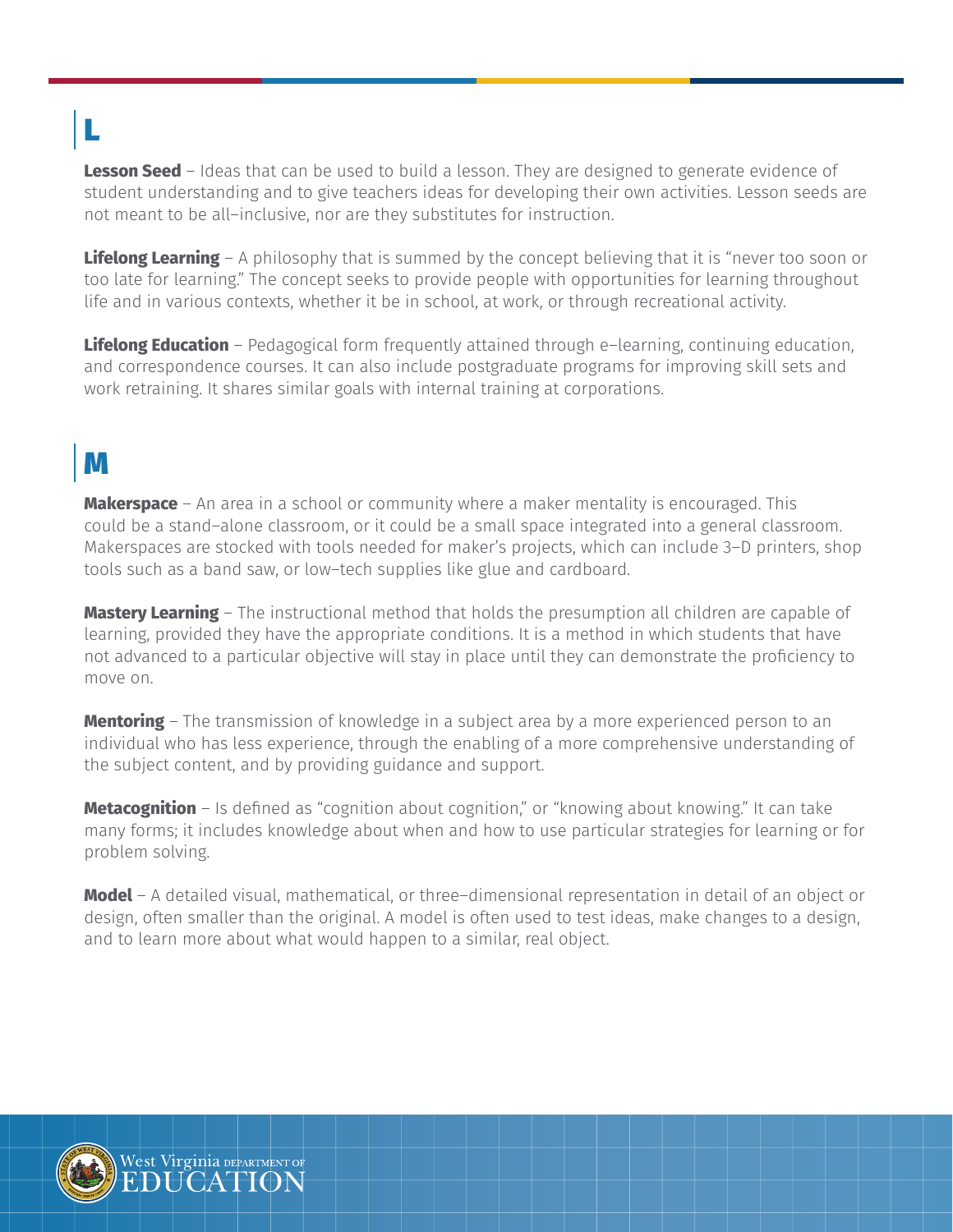# O

**Outdoor Education** (aka adventure education) - Commonly refers to organized learning experiences that occur outdoors, often involving residential or journey–based experiences where students can participate in different challenges including group games, hiking, and canoeing. Outdoor education uses the theories and philosophies put forth in experiential education.

## P

**Pedagogy** – The art and science of teaching, from the Greek paidagogos. The Latin for pedagogy is education, and is much more widely used, though they are interchangeable.

**Primary Source** – An original or direct source of information characterized as informational text.

**Problem Finding** – Discovery of problems. Part of the process that also includes problem shaping and solving. Requires insight and intellectual vision, involving creativity application, into finding the missing piece.

**Problem Shaping** – Revisiting and revising questions to begin or continue the process of finding a solution. Part of a larger process including problem finding and solving. Often involves critical thinking applications.

**Problem Solving** – A part of thinking, problem solving happens when a system cannot proceed from one state to its desired goal. Part of the process that includes problem finding and shaping.

**Problem-Based Learning** (PBL) – A concept of active learning, currently being adapted for primary through secondary education. Defining characteristics of PBL include being driven by open–ended problems, collaborative working in small groups, and the use of facilitators rather than teachers.

**Procedural Knowledge** (aka know–how) – The direct knowledge of how to perform a task. This differs from other forms of knowledge as it can apply to a task directly, rather than propositional knowledge in problem solving.

**Process-Oriented Experiences** – Activities in which students participate that require thinking, communicating, organizing, interacting, making decisions and solving problems, individually and in groups.

**Product** – A tangible artifact produced by means of either human or mechanical work, or by biological or chemical processes.

**Professional Learning Communities** (PLC) – A collegial group of educators who are united in their commitment to student learning. They share a vision, work and learn collaboratively and visit and review other classrooms.

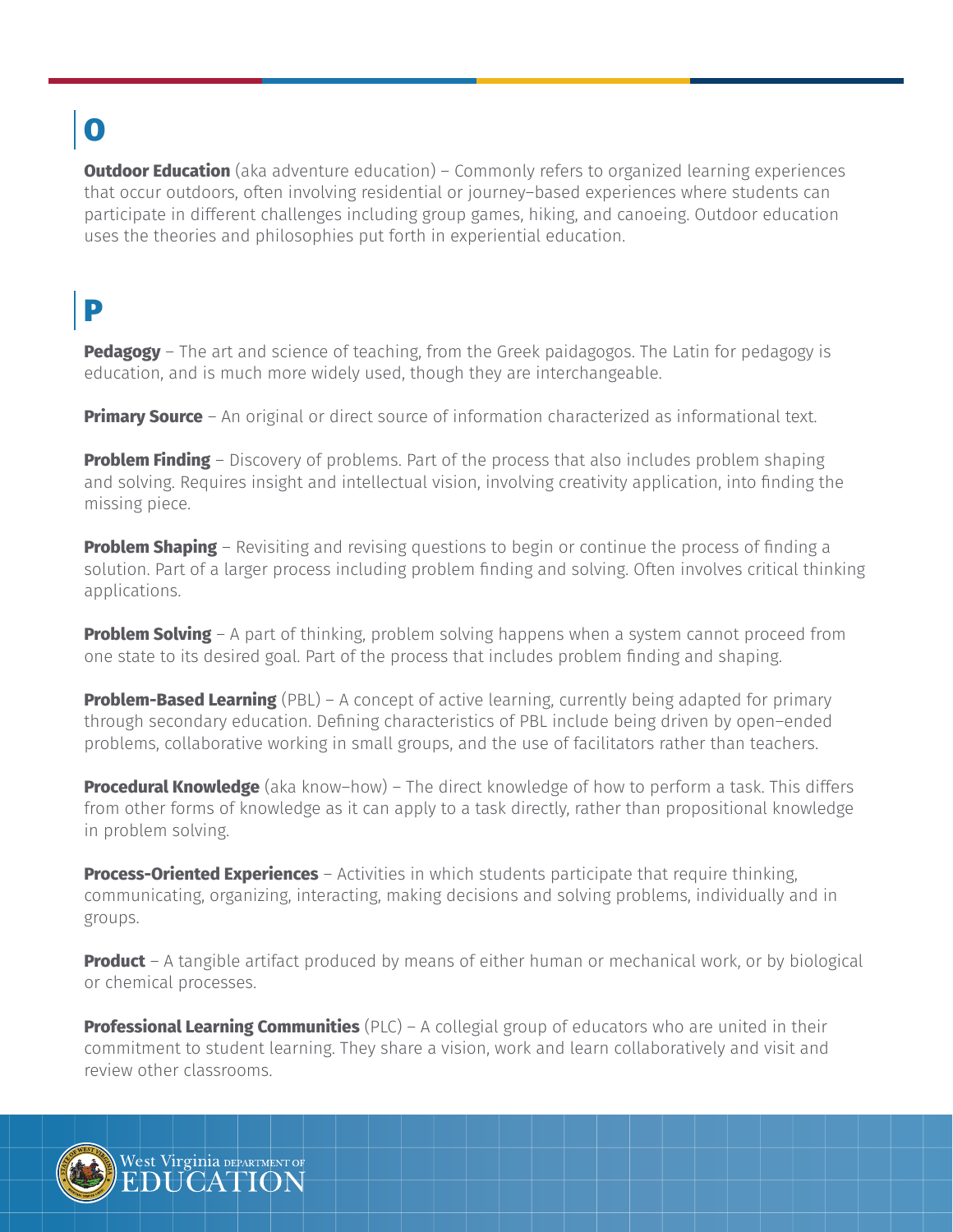**Project Manager** – A person who plans and organizes the resources necessary to complete a project.

**Prototype** – A full–scale working model used to test a design concept by making actual observations and necessary adjustments.

**Portfolio** – A collection of various samples of a student's work throughout the school year that can include writing samples, examples of math problems, products created from projects, and results of science experiments.

# $\mathbf 0$

**Qualitative** – Of, relating to, or involving measurement of quality or kind without extensive mathematical analysis.

**Quantitative** – Relating to, or expressible in terms of quantity.

#### R

**Researchable Question** – A clear and concise question that has a means of which to be answered through investigation. Researchable questions include questions that aid in specifying and prioritizing requirements and/or constraints of a problem or challenge.

**Rubric** – Refers to a grading or scoring tool. A rubric is a tool that lists the criteria to be met in an assignment. A rubric also describes levels of quality for each of the criteria. These levels of performance may be written as different ratings (e.g., Excellent, Good, and Needs Improvement) or as numerical scores (e.g. 4, 3, 2, 1).

#### S

**Secondary Source** – Information on a topic written by someone who did not participate or experience the topic first–hand

**Self–directed –** Monitoring one's own understanding and learning needs; demonstrating initiative to advance professional skill levels; defining, prioritizing and completing tasks without direct oversight.

**Service Learning** – The method of combining academic curriculum with meaningful community service. Specifically, service learning integrates instruction and reflection with meaningful community service to teach civic responsibility, facilitate lifelong civic engagement, and enrich learning experiences, in addition to strengthening communities in which service learning occurs.

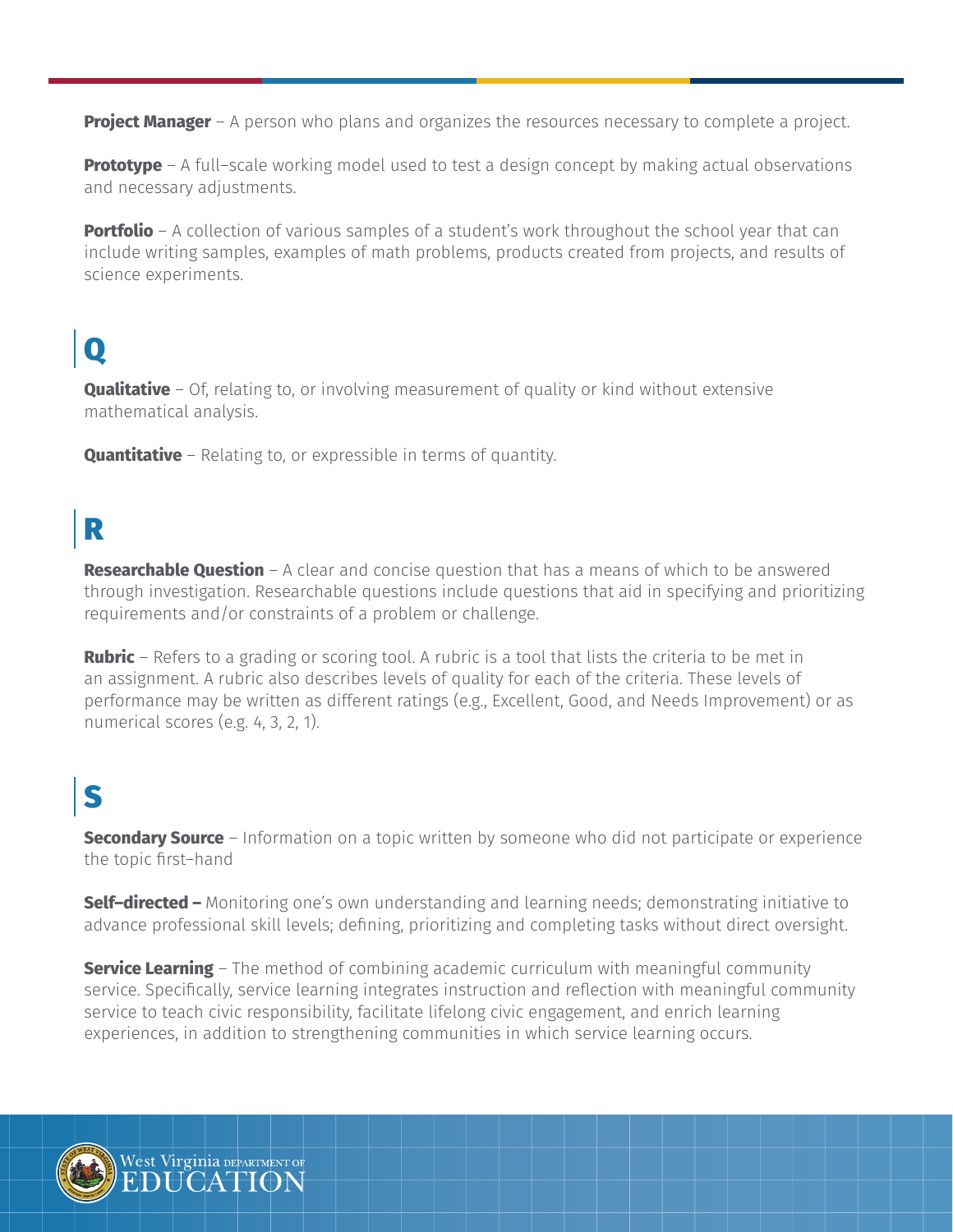**Simulated Workplace** – is the creation of an educational environment that empowers students and changes the culture of a traditional CTE classrooms into student–led companies that emulate the future workplace of its participants. Students are presented with opportunities to master both technical and soft skills and earn industry–recognized credentials while taking on leadership roles that enhance a student's ability to not only acquire but to sustain gainful employment.

**Spatial Thinking** – Thinking that finds meaning in the shape, size, orientation, location, direction or trajectory, of objects, processes or phenomena, or the relative positions in space of multiple objects, processes or phenomena. Spatial thinking uses the properties of space as a vehicle for structuring problems, for finding answers, and for expressing solutions (National Research Council, 2006).

**STEAM** – An acronym for the transdisciplinary integration of the five disciplines of Science, Technology, Engineering, the Arts, and Mathematics. STEAM education places a priority on the study of science and math with purposeful integration of technology, the arts, and the engineering design process. STEAM education is an opportunity for students to collaboratively solve engaging and relevant problems using innovation and creativity. The engineering design process allows students to identify problems, design possible solutions, test and evaluate those solutions until the best solution is discovered. STEAM in the classroom engages students in real–world situations and allows students to experience solution– finding for problems that are relevant to the world in which they live.

**STEAM Centric** – The development or modification of units, lessons, or activities to reflect the definition of STEAM education.

**STEAM Education** – STEAM education places a priority on the study of science and math with purposeful integration of technology, the arts, and the engineering design process. STEAM education is an opportunity for students to collaboratively solve engaging and relevant problems using innovation and creativity. The engineering design process allows students to identify problems, design possible solutions, test and evaluate those solutions until the best solution is discovered. STEAM in the classroom engages students in real–world situations and allows students to experience solution– finding for problems that are relevant to the world in which they live.

**STEAM Proficient Students** – STEAM-proficient students are able to answer complex questions, investigate global issues, and develop solutions for challenges and real–world problems while applying the rigor of science, technology, engineering, the arts, and mathematics content. STEAM proficient students are logical thinkers who are technologically, scientifically, and mathematically literate.

**STEAM Team** – A group of people with a full set of complementary skills required to complete a task, job, or project. Team members

- » operate with a high degree of interdependence,
- » share authority and responsibility for self–management,
- » are accountable for the collective performance, and
- » work toward a common goal and shared reward(s).